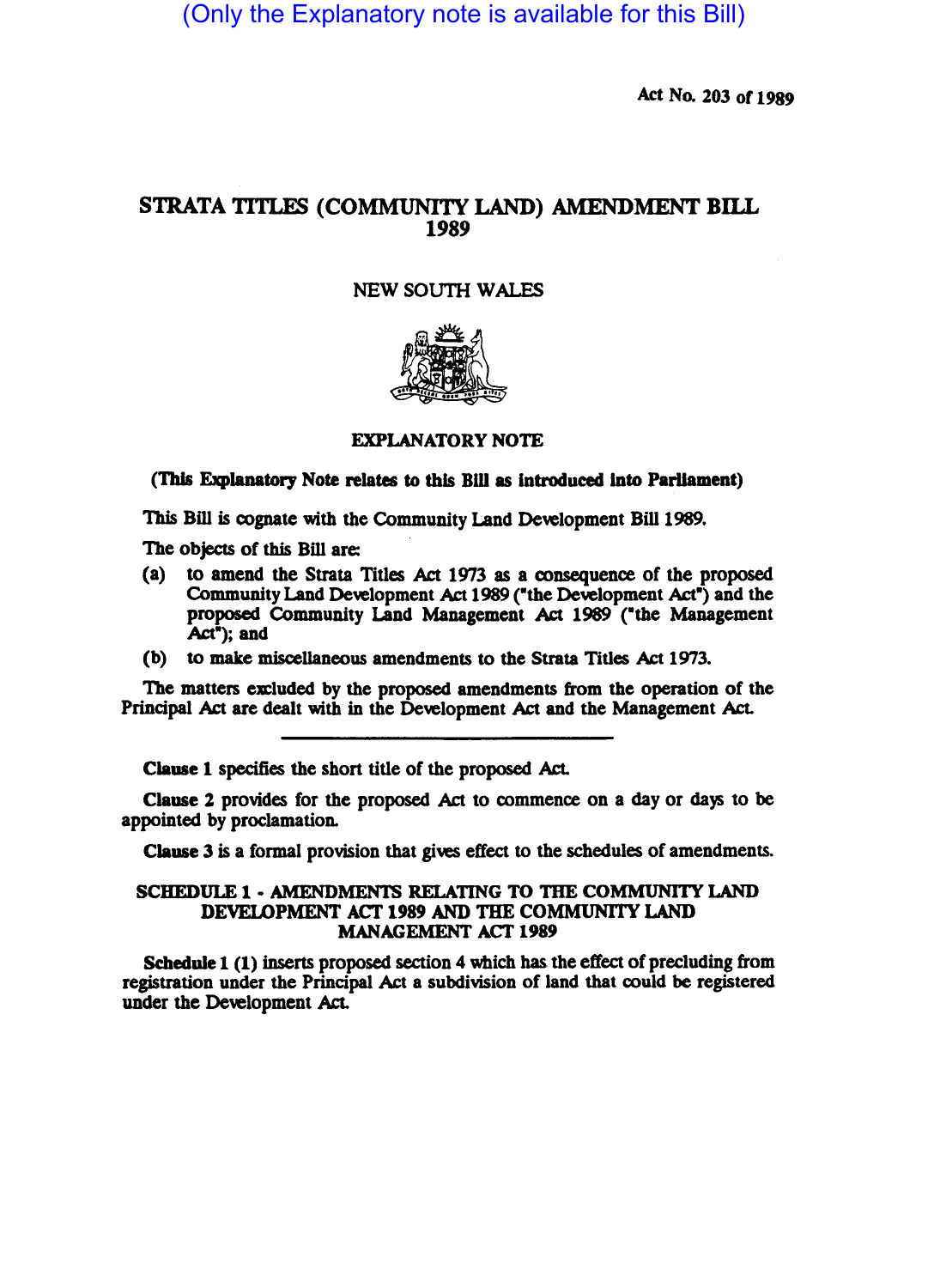Schedule 1 (2) amends section 5 in relation to the interpretation of a reference in the Principal Act to a subdivision of common property in a strata scheme that is part of a community scheme under the Development Act.

Schedule 1 (3) amends section 7 to ensure that a subdivision by a strata plan that does not include common property may be effected only if the strata scheme is not part of a community scheme.

Schedule 1 (4) amends section 9 to ensure that a subdivision of common property is effected in accordance with the Development Act if the strata scheme is part of a community scheme.

Schedule 1 (5) amends section 19 to ensure that acceptance by a body corporate of a transfer adding land to its common property is effected in accordance with the Development Act if the strata scheme is part of a community scheme.

Schedule 1 (6) amends section 25 to ensure that a transfer of common property by a body corporate is effected in accordance with the Development Act if the strata scheme is part of a community scheme.

Schedule 1 (7) amends section 27 to ensure that a dedication of common property to open or widen a public road, or to create a public reserve or a drainage reserve, is effected in accordance with the Development Act if the strata scheme is part of a community scheme.

Schedule 1 (8) substitutes section 29 in order to exclude the operation of the provisions of the Principal.Act relating to resumptions of land in a strata scheme if the strata scheme is part of a community scheme.

Schedule 1 (9) amends section 37 to enable land in a strata plan to be dedicated to widen a public road in a manner similar to that provided by the Development Act in relation to land in a community plan.

Schedule 1 (10) amends section 58 in relation to a strata scheme that is part of a community scheme:

- (a) to provide that an applicable management statement registered under the Development Act prevails over any inconsistent by-laws under the strata scheme; and
- (b) to imply in a lease of a lot or common property in the strata scheme an agreement by the lessee to comply with the applicable management statement or statements registered under the Development Act.

Schedule 1 (11) amends section 58A to require the lessor under a proposed lease of a lot or common property in a strata scheme that is part of a community scheme to annex to the copy of the lease to be executed by the lessee a copy of the applicable management statement, or statements, in force under the Management Act.

Schedule 1 (12) amends section 61 to render ineffective a change in the address for the service of notices on a body corporate if the strata scheme is part of a community scheme and notice of the change has not been given to the community association and, if the strata scheme is part of a precinct scheme, to the precinct association.